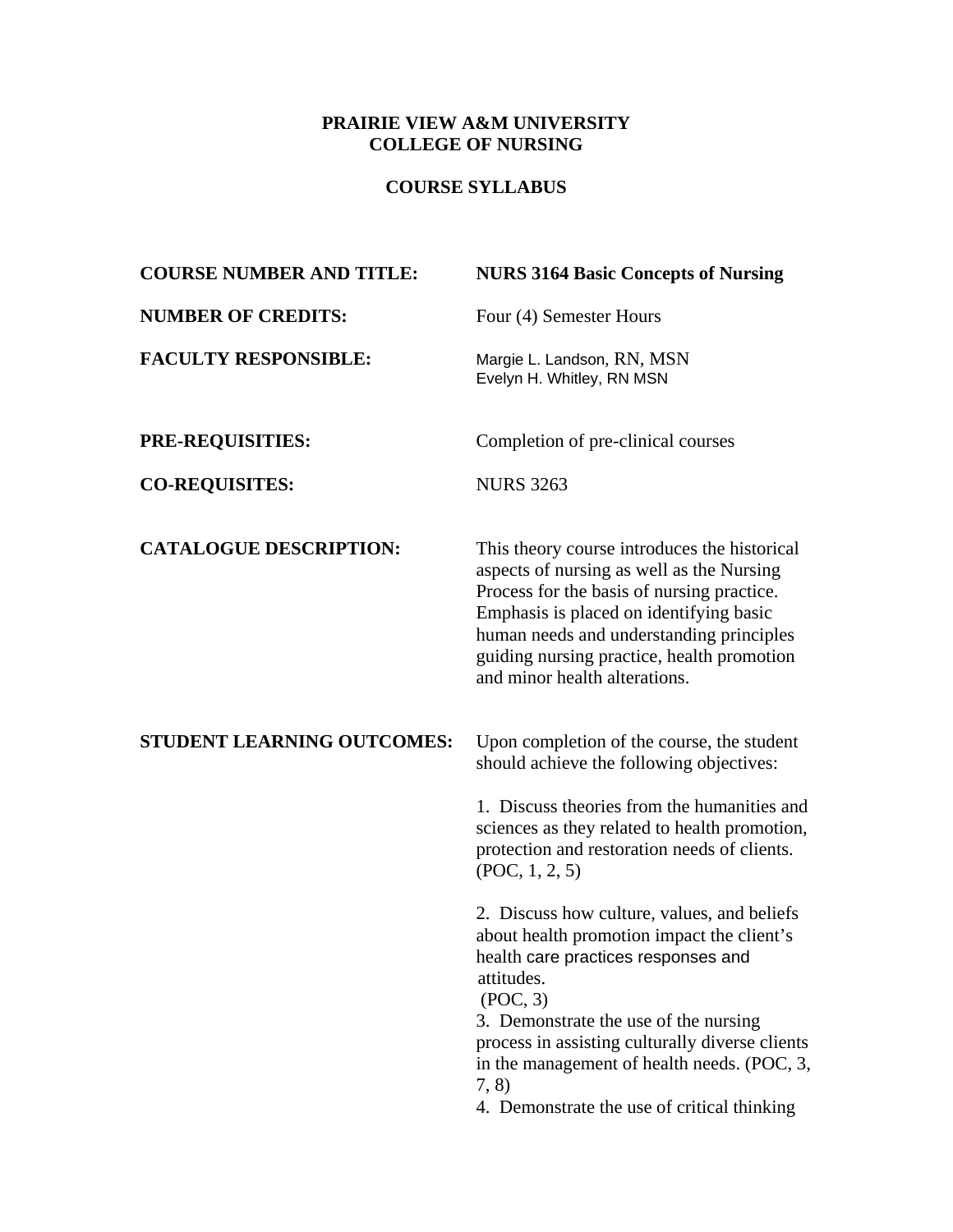|                          | and communication skills to develop a plan<br>of care for individual clients. (POC, 2)                                                                                                                                                                                                                                                                                                                                                                                                                                                                                                                                                         |
|--------------------------|------------------------------------------------------------------------------------------------------------------------------------------------------------------------------------------------------------------------------------------------------------------------------------------------------------------------------------------------------------------------------------------------------------------------------------------------------------------------------------------------------------------------------------------------------------------------------------------------------------------------------------------------|
|                          | 5. Use health care technology resources to<br>enhance learning and planning of patient<br>care. (POC 1, 2, 7)                                                                                                                                                                                                                                                                                                                                                                                                                                                                                                                                  |
|                          | 6. Differentiate the educational levels, roles<br>and responsibilities of health care team<br>members. (POC 4, 9, COC)                                                                                                                                                                                                                                                                                                                                                                                                                                                                                                                         |
|                          | 7. Relate the value of nursing research in<br>the delivery of nursing care. (POC 2, COC)<br>2)                                                                                                                                                                                                                                                                                                                                                                                                                                                                                                                                                 |
|                          | 8. Demonstrate responsibility and<br>accountability for professional and personal<br>growth. (POC $6$ , MOP $1, 2$ )                                                                                                                                                                                                                                                                                                                                                                                                                                                                                                                           |
| <b>BNE COMPETENCIES:</b> | Course objectives and content reflect<br>integration of the BNE competencies. Code<br>for objectives: Provider of Care (POC),<br>Coordinator of Care (COC), Member of<br>Profession (MOP).                                                                                                                                                                                                                                                                                                                                                                                                                                                     |
| <b>CONTENT OUTLINE</b>   | I. Historical Aspects of Nursing<br><b>II Nursing Process</b><br>III. Legal Implications in Nursing<br><b>IV.</b> Ethics and Values<br>V. Communication<br>VI. Nursing as a Profession<br>VII. Teaching-Learning principles<br>VIII. Illness impact of individual and<br>family<br>IX. Health Promotion, Perceptions and<br>Management<br>X. Oxygenation: Health Indicators<br>XI. Safety and Security Needs: Asepsis<br>and Safe Environment<br>XII. Comfort, Rest, Activity and<br>Mobility<br>XIII. Medication Administration<br>XIV. Tissue Healing and Wound Care<br>XV. Nutrition<br>XVI. Fluid Electrolytes/Acid Base<br><b>Balance</b> |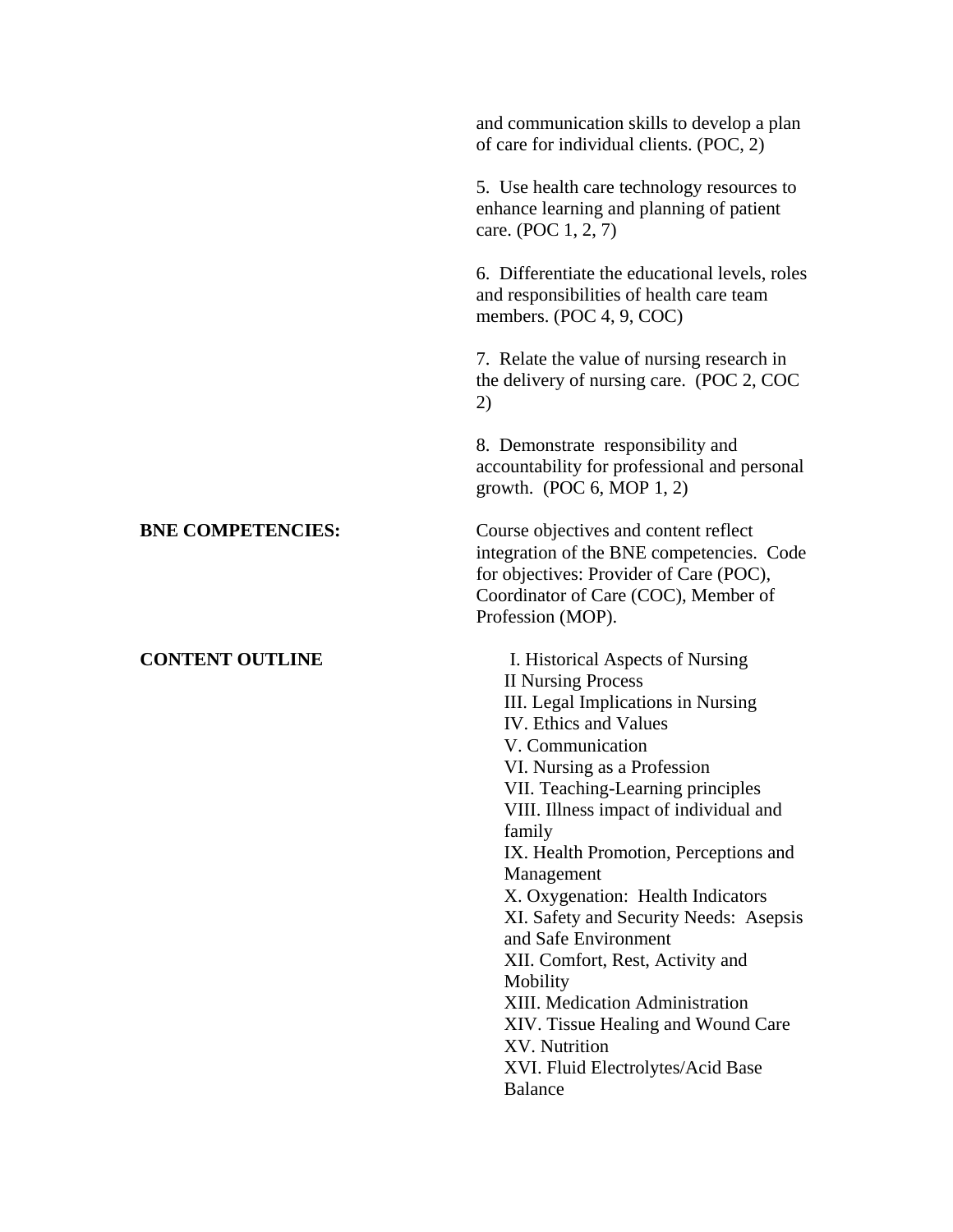|                               | XVII. Elimination, Urinary and bowel<br>XVIII. Loss and Grieving Process:<br><b>Culture and Ethnicity</b>            |
|-------------------------------|----------------------------------------------------------------------------------------------------------------------|
| <b>LEARNING ACTIVITIES:</b>   | Reading materials, lecture-discussion,<br>individual and group assignments, case<br>studies and group presentations. |
| <b>METHOD OF INSTRUCTION:</b> | Lecture- discussion, audiovisual materials,<br>reading and written assignments.                                      |

#### **METHODS AND STANDARDS OF EVALUATION:**

#### **A. Grading System**

| Cultural and Healthcare Research7% |
|------------------------------------|
| <b>Group Presentation</b>          |
|                                    |
|                                    |
| <b>100%</b><br><b>Total</b>        |

## **B. Grading Scale**

- $A = 90 100$
- $B = 81 89$
- $C = 75 80$
- $D = 65 74$
- $F = 64$  and below

In order to successfully complete the course, the end-of-course grade must be a 75% or better.

Active participation in all group activities is required.

### **C. Examination Policy**

**1**. All students are expected to notify faculty if he/she will be absent for an examination. NOTIFICATION SHOULD BE RECEIVED PRIOR TO CLASS. Excused absences will be granted according to university policy only.

**2**. Any student absent for a scheduled exam will have the weight of that exam added to the weight of the next exam. There will be **NO** makeup exams.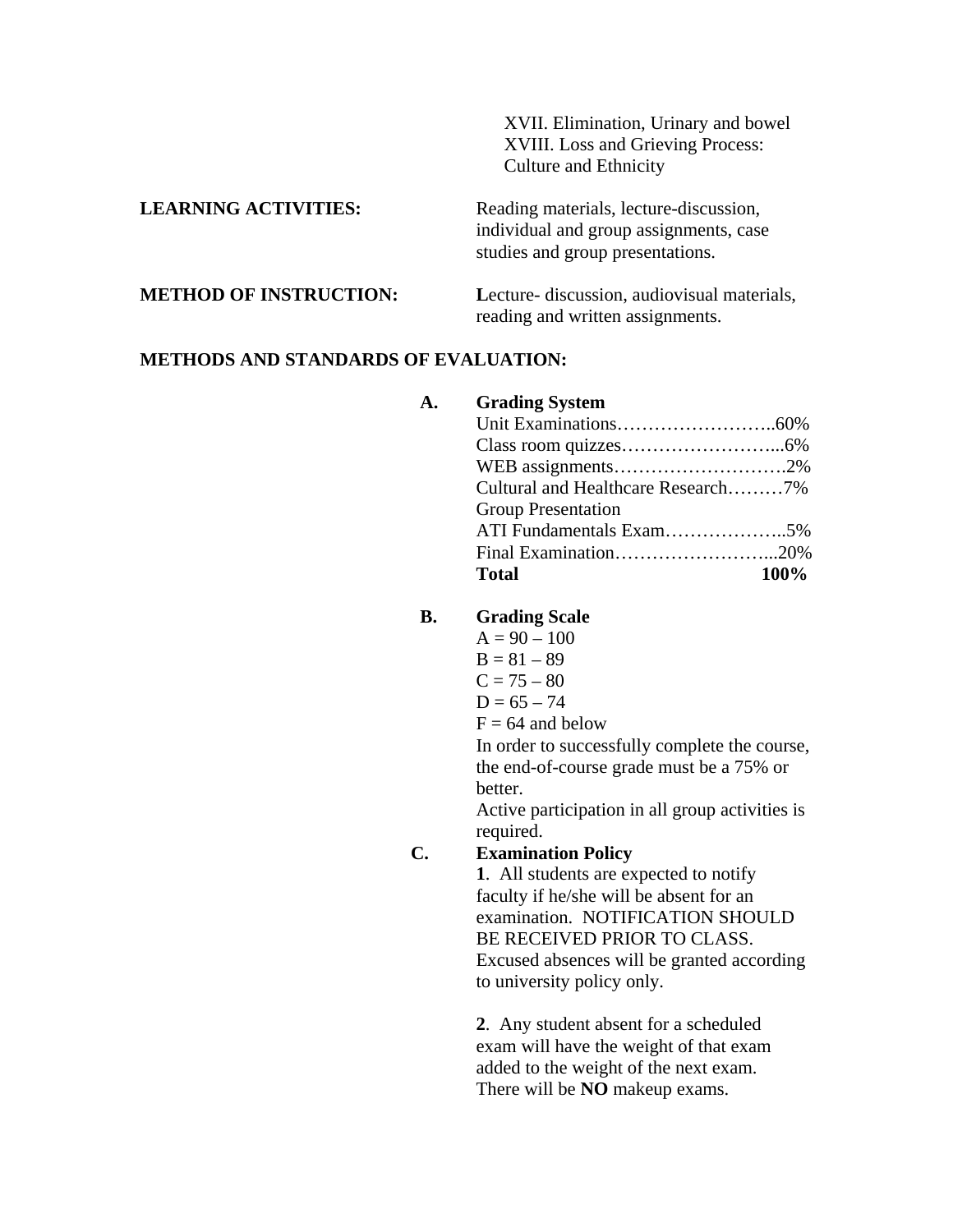|                               | 3. Quizzes: If missed for any reason, a<br>zero $(0)$ will be recorded. There will be $NO$<br>make up quizzes.                                                                                                                                                                                        |
|-------------------------------|-------------------------------------------------------------------------------------------------------------------------------------------------------------------------------------------------------------------------------------------------------------------------------------------------------|
|                               | D. Progression<br>1. Eligibility to progress to Adult Health I<br>each student must: achieve a cumulative<br>score of 75% in each of the following<br>courses: Nurs 3164, Nurs 3263, Nurs 3013,<br>and Nurs 3023.                                                                                     |
|                               | 2. A student is allowed <b>one</b> opportunity to<br>retake a nursing course. A student will be<br>dismissed from the nursing major and the<br>College of Nursing if there is failure in two<br>or more nursing courses. See "E"<br>(electronic) University e-catalog on<br><b>PVAMU.edu website.</b> |
| <b>REQUIRED TEXTS:</b>        | Potter, P. & Perry, A. (2009 Fundamentals<br>of Nursing: Concepts, process and practice<br>(7th ed). St. Louis: Elsevier Mosby Co.                                                                                                                                                                    |
|                               | <b>Nursing Practice Act Manual</b><br>Agency web site: www.bon.state.tx.us                                                                                                                                                                                                                            |
|                               | American Psychological Asssociation<br>Publication Manual $(5th$ or latest edition)<br>Washington, DC: Author                                                                                                                                                                                         |
| <b>RECOMMENED REFERENCES:</b> | Taber's Cyclopedic Medical Dictionary.<br>20th ed.                                                                                                                                                                                                                                                    |
|                               | Hoefler.P. Successful problem solving and<br><i>testing for beginning nursing students.:</i><br>Meds Publishing. (5th or latest edition)                                                                                                                                                              |
| <b>ATTENDANCE POLICY:</b>     | 1. Students are expected to attend all<br>classes unless excused by an instructor.<br>Students are held responsible for academic<br>work missed during their absence. Absences<br>are excused and unexcused according to<br>University attendance policy.                                             |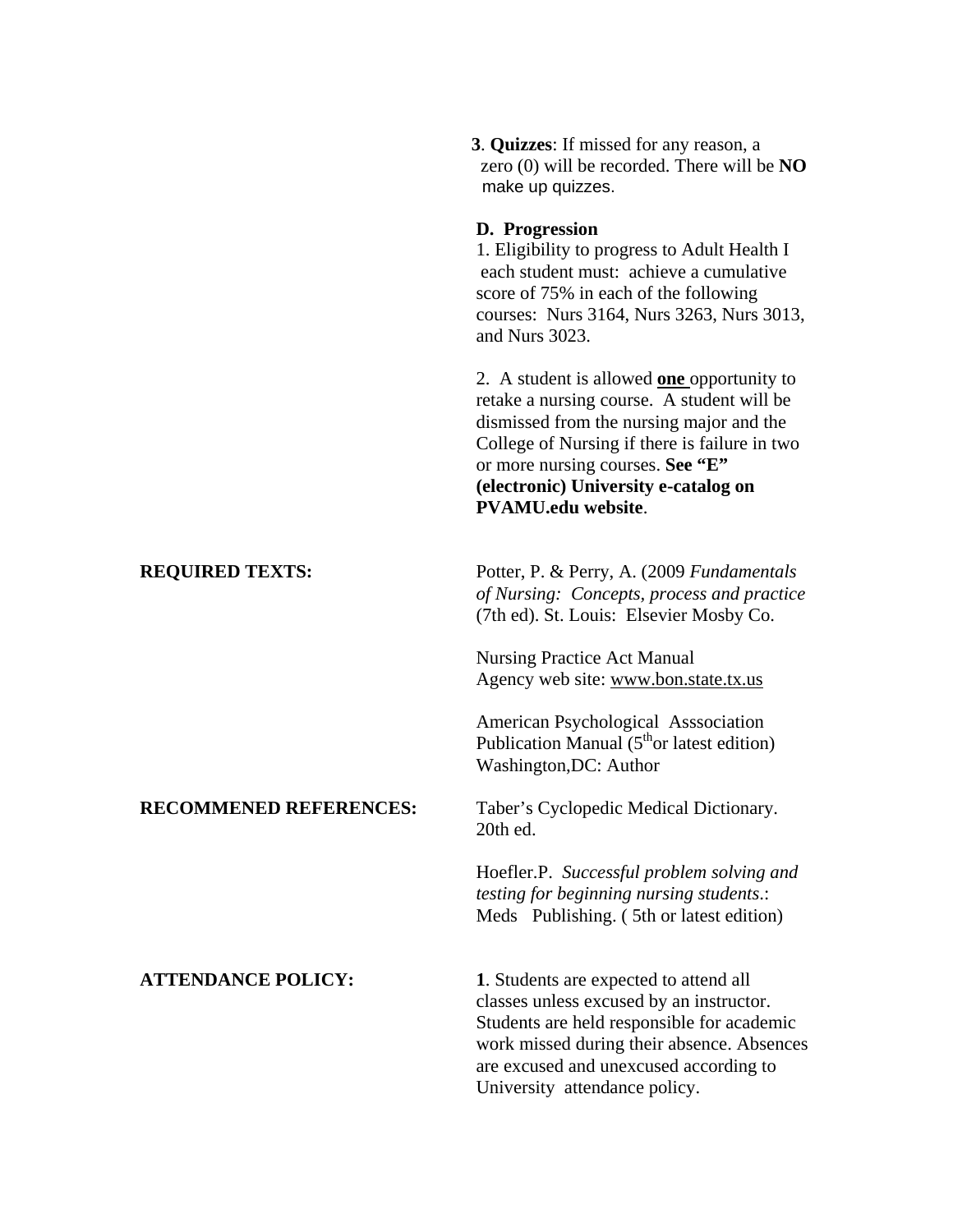In order to receive an excused absence, the student must provide supporting **(upon return to class)** documentation for absence, such as doctor's excuse, court documents. If student does not submit supporting documentation, then the absence will be noted as unexcused. Students must complete all assignments and meet all deadlines as scheduled. Absences may impact on the student's ability to successfully meet course requirements.

**2.** University Policies: Please read carefully the University's policies on Attendance:"E" (electronic)Catalog

#### **COURSE WITHDRAWAL POLICY:**

Students are allowed only **two** (2) withdrawals (W) from required nursing courses. For examples, a withdrawal form one course twice constitutes **two** (2) withdrawals; or a withdrawal from two different courses constitutes **two** (2) withdrawals. Withdrawal from a course that is a companion to a co-requisite course will constitute **one** withdrawal if the grade is passing in one of the corequisite courses. A third withdrawal from any one or more required courses will result in **dismissal** from the nursing program.

A student who withdraws voluntarily from clinical studies may be considered for readmission to the College of Nursing on an individual basis and pending space availability in the nursing program."

| <b>CHEATING AND DISHONESTY</b><br><b>POLICY:</b> | Any student who demonstrates any form of<br>cheating or dishonesty in the College of<br>Nursing will receive a grade of "F" for the<br>assignment or course and may be suspended<br>or dismissed from the College of Nursing. |
|--------------------------------------------------|-------------------------------------------------------------------------------------------------------------------------------------------------------------------------------------------------------------------------------|
| <b>ADA COMPLIANCE:</b>                           | If you need accommodations in the class<br>related to a disability, please make an<br>appointment with the Semester Coordinator<br>as soon as possible.                                                                       |
| <b>FACULTY CONTACT:</b>                          | Mrs. Margie Landson RN MSN #1068<br>Office: Rm# 1068ext 713-797-7057<br>milandson@pyamu.edu                                                                                                                                   |
|                                                  | Mrs. Evelyn H. Whitley RN MSN                                                                                                                                                                                                 |

Office : Rm# 1078..ext…713-797-7029